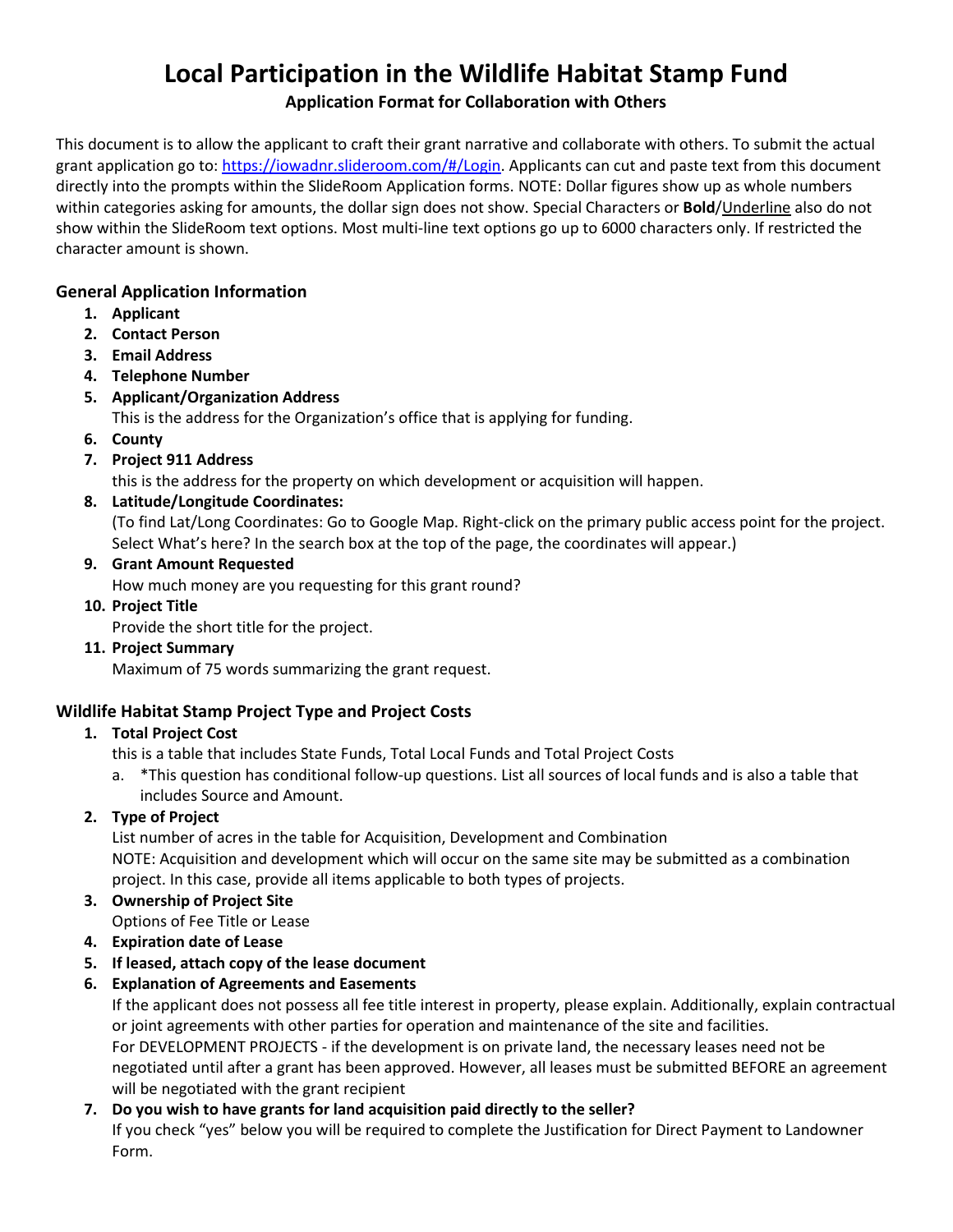a. **[Provide the justification for direct payment to landowner.](https://review.slideroom.com/)** If requested in question 7 for the payment to go direct to the landowner, the grant applicant must show good cause for such procedure for the DNR to approve direct payment to the landowner of the state's share of the eligible land cost provided that fee simple title, free and clear of all encumbrances or material objections, is obtained by the grant recipient at the time of payment (final payment in the case of contract purchases). Generally speaking, the only "good cause" which will be acceptable is the fact that the grant recipient simply does not have sufficient funds to make the entire payment to the landowner.

## **Wildlife Habitat Stamp Fund Certification**

- 1. By checking the box below, I certify that all the information provided in this application is true and correct. I agree to abide by all the covenants of Section 110.3, Code of Iowa 1981, and Chapter 23 (290), Iowa Administrative Code.
- 2. By adding the date below, I certify that this resolution was officially adopted by the County Conservation Board at a legal meeting.

#### **Wildlife Habitat Stamp Fund Acquisition Schedule**

- **1. Type of Purchase** Options for Negotiated Purchase and Donation
- **2. Attach the Acquisition Schedule** Download the Acquisition Schedule at: [https://www.iowadnr.gov/about-dnr/grants-other-funding/wildlife](https://www.iowadnr.gov/about-dnr/grants-other-funding/wildlife-habitat-grant)[habitat-grant](https://www.iowadnr.gov/about-dnr/grants-other-funding/wildlife-habitat-grant)

#### **3. Attach a tract map and aerial photo of the property to be purchased.**

The media required to be attached shall include;

- a. A tract map indicating lands to be acquired. The map must be drawn to scale and must include an orientation arrow. It should be referenced to a section corner or other known point and should indicate existing adjacent roads, highways, railroads, streams, lakes, etc.
- b. An aerial photo of the subject property. Sufficient area around the subject property should be visible on the photos to adequately judge expansion potential. The photos must be clear enough to readily differentiate between ground cover types.

(Please join multiple pages into 1 pdf to upload if applicable.)

#### **4. Date waiver of retroactivity granted by the Department**

Waiver of retroactivity. In case of extreme urgency involving land acquisition, a grant applicant may formally request a written "waiver of retroactivity" which, if granted by the director of the department of natural resources, will permit the applicant to acquire the real property immediately without jeopardizing its chances of receiving a grant. However, the granting of the waiver in no way implies or guarantees that any subsequent grant application covering the acquisition will be selected for funding by the planning committee. The request for the waiver must include justification regarding the urgency of the acquisition, a description of the land to be acquired, and a county map on which the land to be acquired is located. Acceptable justification would include situations in which land is to be sold at auction or by sealed bids or when the landowner requires immediate purchase.

#### **5. Attach appraiser's dated certification of value and signature.**

The following are the minimum items which must be addressed in any appraisal report covering land for which a public entity expects to receive state assistance from the Wildlife Habitat Stamp Fund.

- a. A legal description of the subject property and a plat.
- b. The date the value estimate applies.
- c. An analysis and statement of the subject property's highest and best use.
- d. Supporting data, including two or three comparable sales (which must reflect the same highest and best use as the subject property, a brief analysis of those sales relative to the subject property, and a map showing their locations relative to the subject property.
- e. Aerial photographs of the subject property and comparable sales.
- f. Ground level photos (snapshots) of the subject property are extremely desirable.
- g. A statement of the appraiser's experience and qualifications.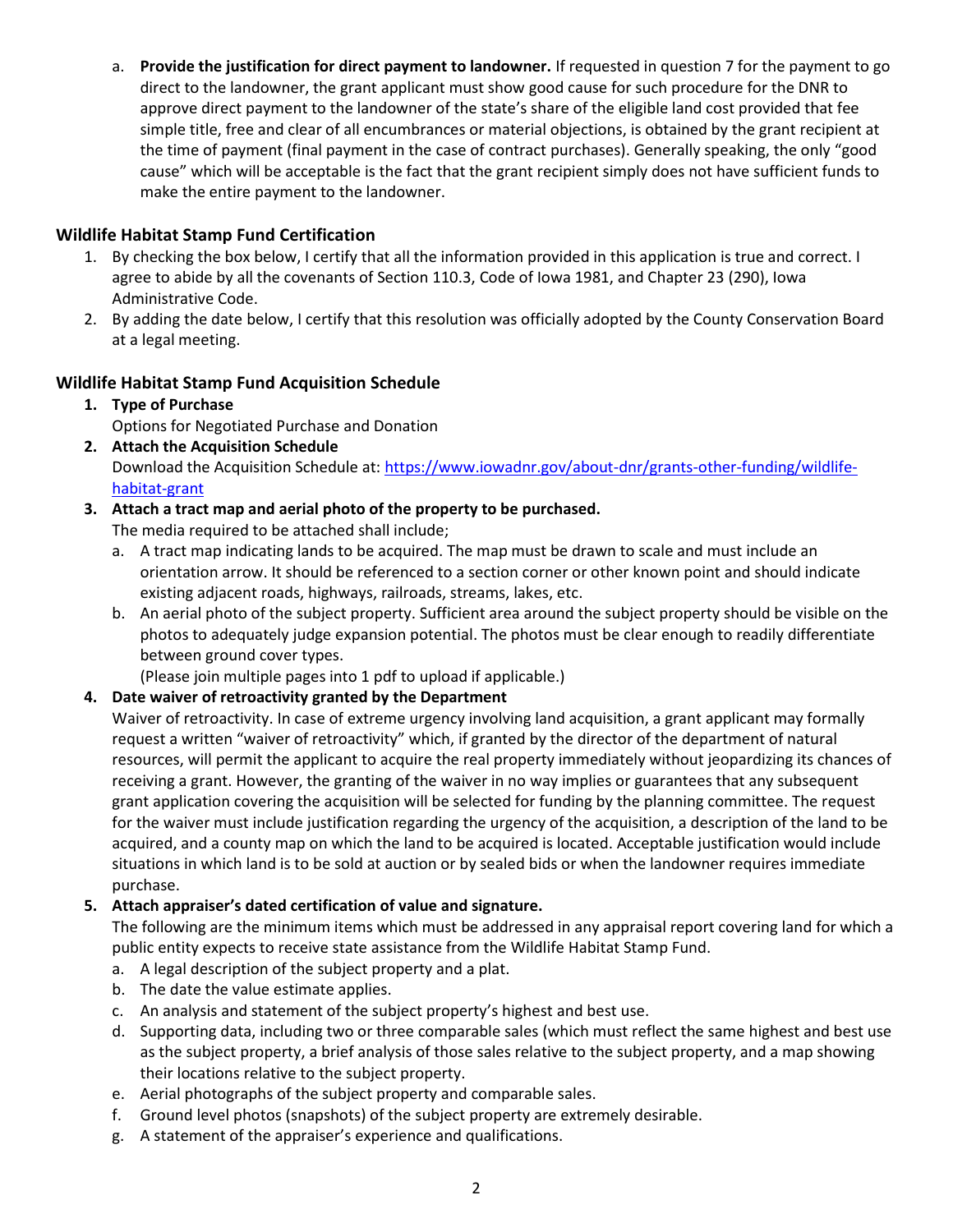h. The appraisers dated certification of value and signature. \*\*NOTE: When land is acquired at auction or by sealed bid, this establishes the fair market value and an appraisal will not be required. The appraisal requirement may be waived when the review committee determines that it is impractical for a specific project. (Please join multiple pages into 1 pdf to upload if applicable.)

#### **Wildlife Habitat Stamp Fund Development Cost Estimates**

- **1.** Provide the following information if you are submitting for development funding (this is a table in the application)
	- a. Item
	- b. Quantity
	- c. Total Cost
- **2.** Total Development Cost
- **3.** Attach Development Plan Maps

Attach a project location map, outline the boundary of the public land for this application. The plan must be neatly drawn to scale with an orientation arrow. Color-coding is encouraged in order to clearly differentiate the proposed development. (Please join multiple pages into 1 pdf to upload if applicable.)

#### **Wildlife Habitat Stamp General Grant Narrative**

- **1.** Description of the Proposed Project: Proposed Action
- **2.** Description of the Proposed Project: Proposed Site Location
- **3.** Description of the Proposed Project: Wildlife Species to be Benefited
- **4.** Project Justification
- **5.** Project Site Description
- **6.** Future Management Plans (including hunting)
- **7.** Reservation or Easements on Project Site
- **8.** Agreement or Arrangements with other Agencies or Organizations
- **9.** Actual or Potential Incompatible Uses or Activities on the Project Site

#### **Minority Impact Statement**

#### **1. I have reviewed the Iowa Code Section 8.11 defining "Minority Persons"**

"Minority Persons", as defined in Iowa Code Section 8.11, mean individuals who are women, persons with a disability, Blacks, Latinos, Asians or Pacific Islanders, American Indians, and Alaskan Native Americans. "Disability", as defined in Iowa Code Section 15.102, subsection 5, paragraph "b", subparagraph (1): b. As used in this subsection: (1) "Disability" means, with respect to an individual, a physical or mental impairment that substantially limits one or more of the major life activities of the individual, a record of physical or mental impairment that substantially limits one or more of the major life activities of the individual, or being regarded as an individual with a physical or mental impairment that substantially limits one or more of the major life activities of the individual. "Disability" does not include any of the following: (a) Homosexuality or bisexuality. (b) Transvestism, transsexualism, pedophilia, exhibitionism, voyeurism, gender identity disorders not resulting from physical impairments or other sexual behavior disorders. (c) Compulsive gambling, kleptomania, or pyromania. (d) Psychoactive substance abuse disorders resulting from current illegal use of drugs. "State Agency", as defined in Iowa Code Section 8.11, means a department, board, bureau, commission, or other agency or authority of the State of Iowa.

#### **2. Please choose the statement that pertains to this grant application.** Complete all the information requested for the chosen statement. *\* This question has conditional follow-up questions.*

**3. I hereby certify that the information on this form is complete and accurate, to the best of my knowledge.**

# **Media**

- **1.** Applicants can provide up to 1-5 additional items for upload. Allowed Media Types:
	- a. Images (up to 5 MB each)
	- b. Video (Up to 250 MB each)